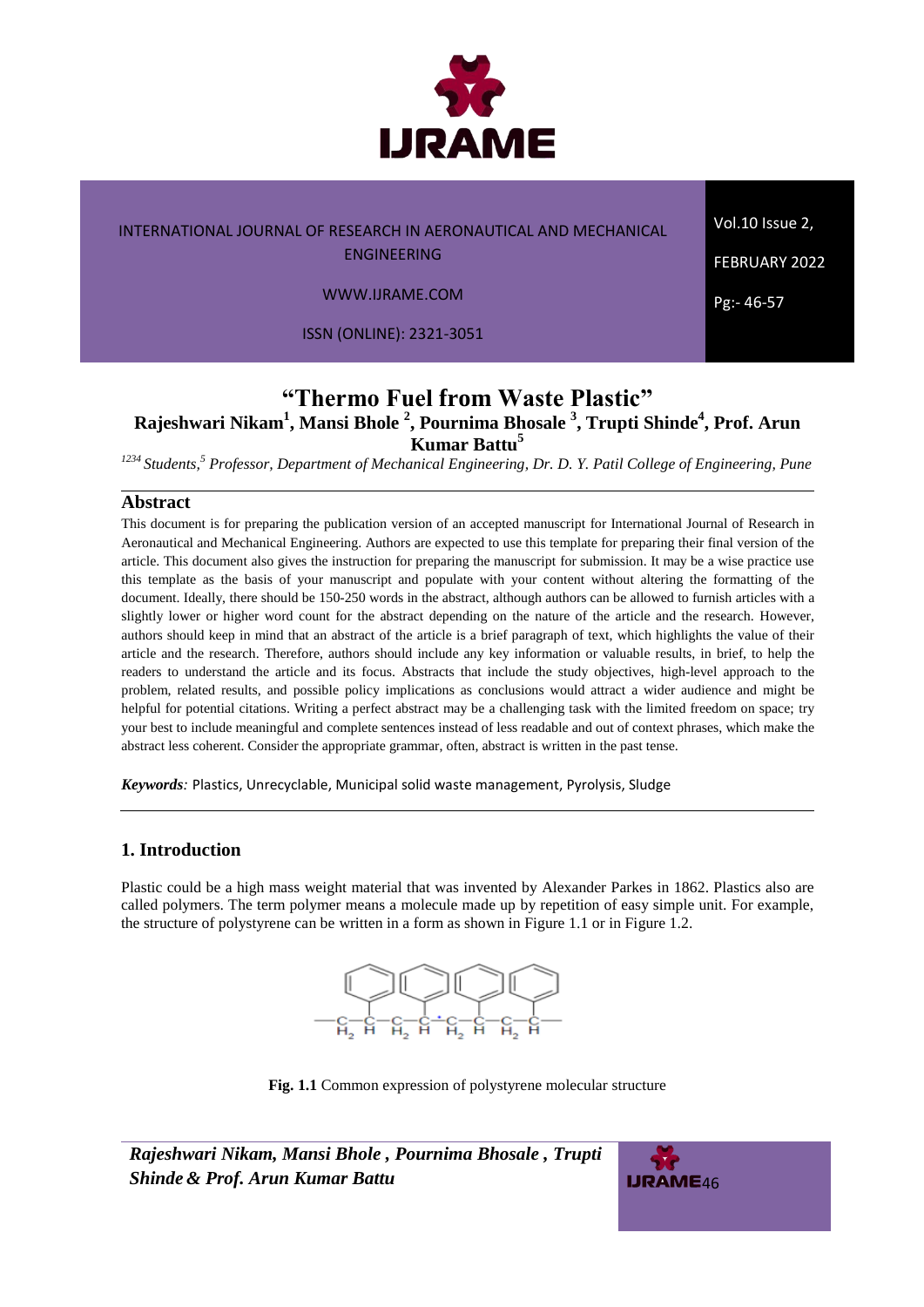

ENGINEERING

### WWW.IJRAME.COM

ISSN (ONLINE): 2321-3051

The repeating unit of the polymer is within the brackets with a subscript, n, to represent the number of the unit during this polymer molecule. Plastic is one among the foremost commonly used materials in lifestyle which might be classified in many ways like supported its chemical structure, synthesis process, density, another property. So as to help recycling of the waste plastic, Society of Plastic. Industry (SPI) defined a resin identification code system that divides plastics into the following seven groups based on the chemical structure and applications:

- 1. PET (Polyethylene Terephthalate)
- 2. HDPE (High Density Polyethylene)
- 3. PVC (Polyvinyl Chloride)
- 4. LDPE (Low Density Polyethylene)
- 5. PP (Polypropylene)
- 6. PS (Polystyrene)

7. Other

The above seven types of plastics are marked on various plastic products as follows:



Fig. 1.2 Marks of seven types of plastics on various plastic products

The process is actually simple; it's almost like how alcohol is created. If you warmth plastic waste in nonoxygen environment, it'll melt, but will not burn. After it's has melted, it'll start to boil and evaporate, you only must to put those vapours through a cooling pipe and when cooled the vapours will condense to a liquid and a few of the vapours with shorter hydrocarbon lengths will remain as a gas. The exit of the cooling pipe is then probing a bubbler containing water to capture the last liquid sorts of fuel and leave only gas that is then burned. If the cooling of the cooling tube is sufficient, there'll be no fuel within the bubbler, but if not, the water will capture all the remaining fuel which will float above the water and might be poured off the water. On the underside of the cooling tube may be a steel reservoir that collects all the liquid and it has a release valve on the underside in order that the liquid fuel can be poured out. This device works on electricity (3 phase), it's has six nichrome coils as heating elements and consumes a complete of 6kW (1kW each coil). The coils are turned on and off by three solid state relays, one for every phase, the relays are controlled by a digital thermostat with a temperature sensor just a touch below the lid, in order that the vapor temperature can be monitored. You wish to heat the plastic slowly to about 350 degrees and just wait till it does the magic. Our device incorporates a capacity of 50 litres and may hold about 30 kg of shredded plastic. The method takes about 4 hours, but it can be shortened considerably by tweaking the look a touch. As said, this makes a liquid fuel which will be used as

*Rajeshwari Nikam, Mansi Bhole , Pournima Bhosale , Trupti* **Shinde & Prof. Arun Kumar Battu** 47



Vol.10 Issue 2,

FEBRUARY 2022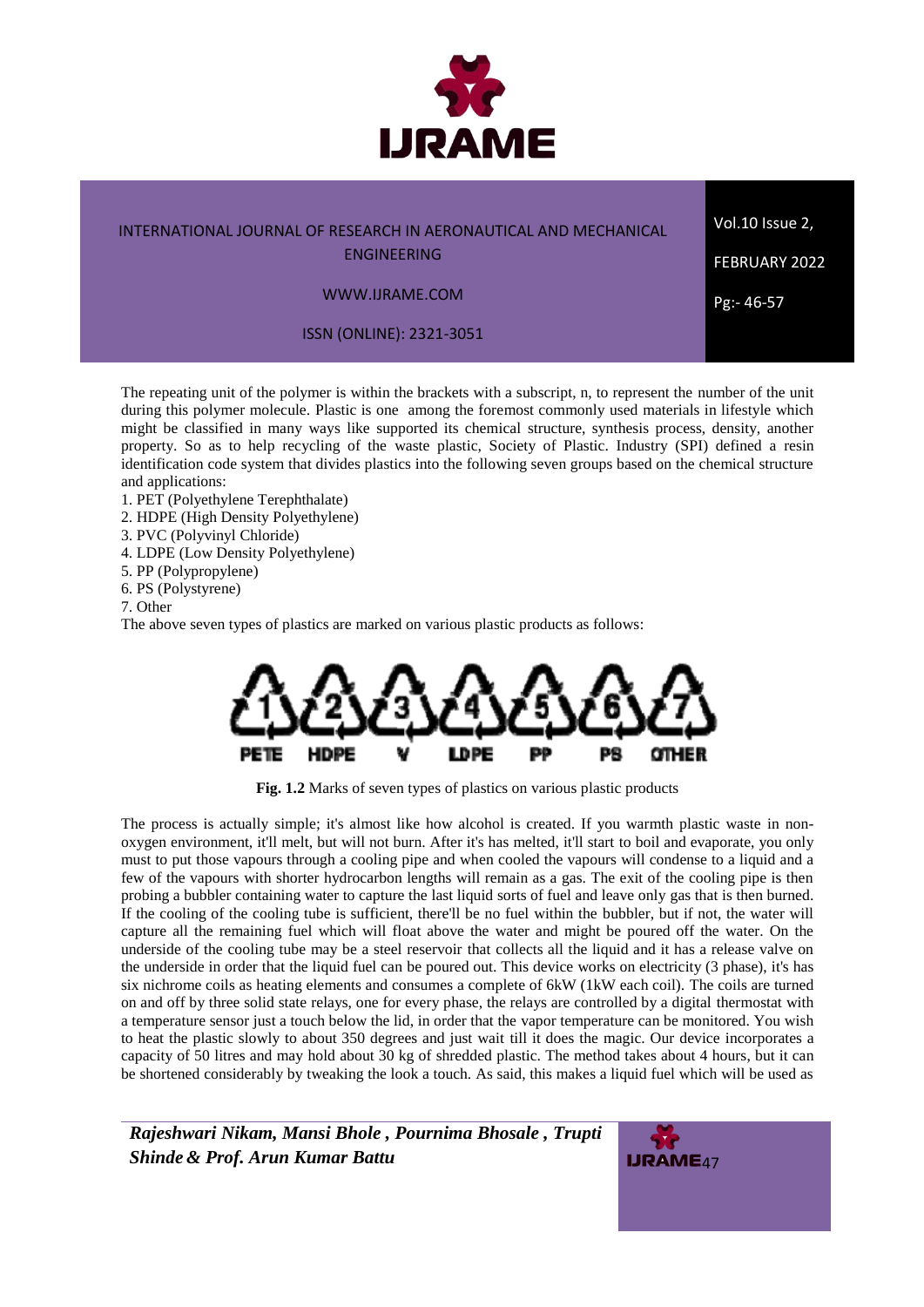

ENGINEERING

WWW.IJRAME.COM

ISSN (ONLINE): 2321-3051

multifuel, that means it will be used on diesel engines and also on gasoline engines, but we still need to test it'll work on gasoline. It works for diesel engines just fine, that has already been tested. There is a difference in what plastic you employ, if you employ polyethylene (plastic cans, plastic foil, and every one quite flexible non break plastics) you may get out liquid fuel that may solidify because it cools into paraffin, it's still good for diesel engines as long as you employ a heated fuel tank, because it needs to be heated almost at 30 degrees Celsius to be liquid and transparent. If you do not want that, you'll be able to put the paraffin through the device for yet one more time and you may chop those hydrocarbons even smaller and half of the paraffin will turn to liquid fuel and partner will remain a paraffin, but much denser and can melt at higher temperatures, this is often the things you'll can make candles out of and it doesn't smell in any respect when burned, maybe a small amount like candles All you wish is simply filter the fuel out of solids and you good to travel and put it in your gas tank. We've got the analysis and it's almost the right diesel fraction. It has no acids or alkaline in it, like fuel from tires does. The unit in the pictures can convert about 60 kg of plastic into 60 litres of fuel in someday. Other methods of heating the reactor can be employed, electricity is simply easier to figure with and control. Some Japanese companies manufacture such devices, but their prices for this size unit is over than 100 000\$, our home-made device cost us 900\$ max. We use aluminium oxide bricks to insulate the warmth, they are light as foam and may be easily cut in any shape, but any quite insulator is used. The bricks make the very best costs for this device. It may also be made using liquid fuel burners to heat the reactor, this will enable to create the device self-sustainable by using about 10-15% of the produced fuel together with the produced gas. a little farm can use a device this size and make fuel for itself by converting plastic waste to fuel, farms have very much plastic waste and it's an enormous problem, a minimum of in my country. Our next goal is to create the same thing possible using biomass, every farm could then use old leaves, wet grass, saw dust and every one quite biomass and gasify it into tar like substance that can then be put through the pyrolysis device and was biodiesel. But we'll see this. With heavy consumption of fossil energy and fuels, the globe are faced with shortage of energy and environmental concerns within the near future if no other solutions are to be found. On the opposite hand, renewable energy sources and waste streams can be processed for production of energy and fuels. Pyrolysis of waste plastic is a cost-effective method to solve waste plastic problem and to supply quality liquid fuel which might have similar properties to the commonly used petroleum fuels.

### **Why plastic to oil**

- It's an alternative energy investment that makes sense.
- It stimulates local economies and strengths communities.
- It creates partnership for sustainable energy production.
- It's an innovation that redefines recycling for a greener future

### **1.1 Factors affecting Plastic pyrolysis**

The major factors influencing the plastic pyrolysis process and pyrolysis product molecular distribution include chemical composition of the feedstock, cracking temperature and heating rate, operation pressure, reactor type, duration time and application of catalyst.



Vol.10 Issue 2, FEBRUARY 2022 Pg:- 46-57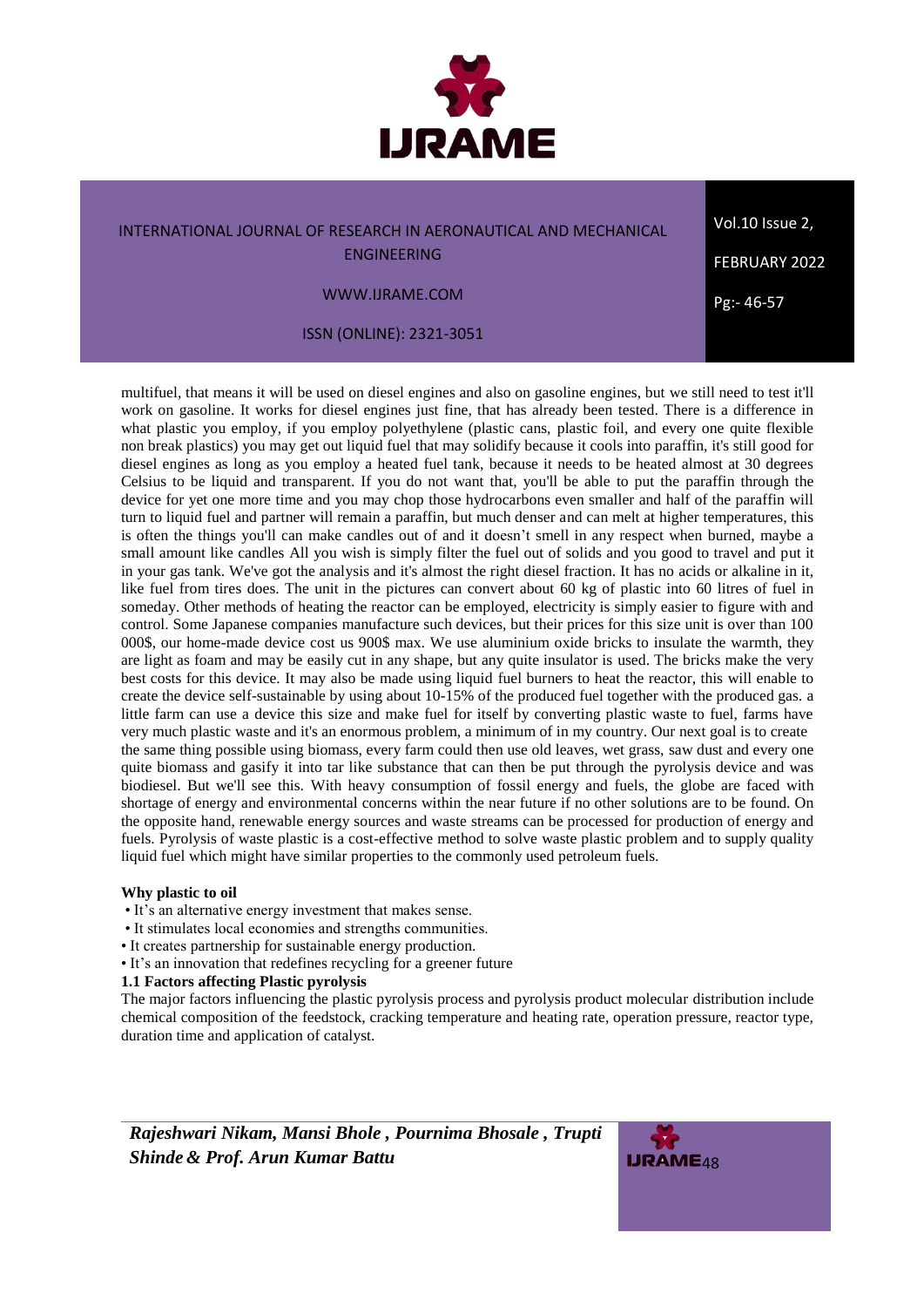

ENGINEERING

WWW.IJRAME.COM

ISSN (ONLINE): 2321-3051

#### **1.2 Variety of reactor**

The reactor type for the plastic pyrolysis significantly influences on the warmth transfer rate, mixing of plastics with pyrolysis products, continuance and also the reflux level of she primary products. Reactors is classified into batch, semi-batch and continuous or classified supported styles of reactor bed

### **1.3 Residence time**

The definition of duration time differs in various studies. In fast pyrolysis or continuous pyrolysis process, it refers to the contact time of the plastic on the hot new surface throughout the reactor. However, in slow pyrolysis and batch process, the duration time means the duration from the time when feedstock plastic start to be heated to the time when the products are removed. Longer duration time favour's further conversion of the first products thus yielding more thermal stable products such as light mass weight hydrocarbons, noncondensable petroleum gases. During a slow pyrolysis, long continuance encourages the carbonization process and produces more tar and char within the products.

#### **1.4 Use of catalyst**

In order to optimize plastic pyrolysis reactions and modify the distribution of pyrolysis products, catalysts are widely used in research and industrial pyrolysis processes. Petroleum fuels, like LPG, petrol, kerosene, and diesel, are hydrocarbons from C1 to C24. The PE pyrolysis products are mainly straight hydrocarbons from C1 up to C80, which contain much heavier relative molecular weight components. One among the most purposes of using catalysts is to shorten the carbon chain length of the pyrolysis products and thus to decrease the boiling point of the products. Catalysts are found to be mainly applied to PE pyrolysis because the first product from other plastics, such as PP and PS, are mainly light hydrocarbons, with similar carbon chain length to the range of economic fuels.

### **1.5 Other Influencing factors**

There are variety of other factors which also affect pyrolysis process to a specific extent. For example, reactive additives like air, oxygen, or hydrogen are sometimes present in the reaction an for various purposes, which can interfere with the reactions and affect the quality of the products.

### **1.5.1 Multi-factor effect on pyrolysis process**

It is difficult to directly compare the merchandise yields obtained for a specific plastic indifferent research because the operating conditions and reactors can be very different. In general pyrolysis processes, thermal degradation occurs within the initial stages of the pyrolysis with absence of oxygen. The pyrolytic products immediately after the pyrolysis accommodated solid residue, oil vapour and non-condensable gases among which the oil vapour will become liquid after cooling down. In keeping with the duration time or the heating rate during the pyrolysis process, the pyrolysis are often classified into slow carbonization, slow pyrolysis, fast pyrolysis, and flash pyrolysis

# **2. Problem Definition**

Plastics became an important part in today's world thanks to its various advantages. But it's so harmful as its decomposition period is several million years. Indiscriminate littering of unskilled recycling/reprocessing and non-biodegradability of Plastic waste raises the environmental issues so to avoid this or to attenuate this the



Vol.10 Issue 2,

FEBRUARY 2022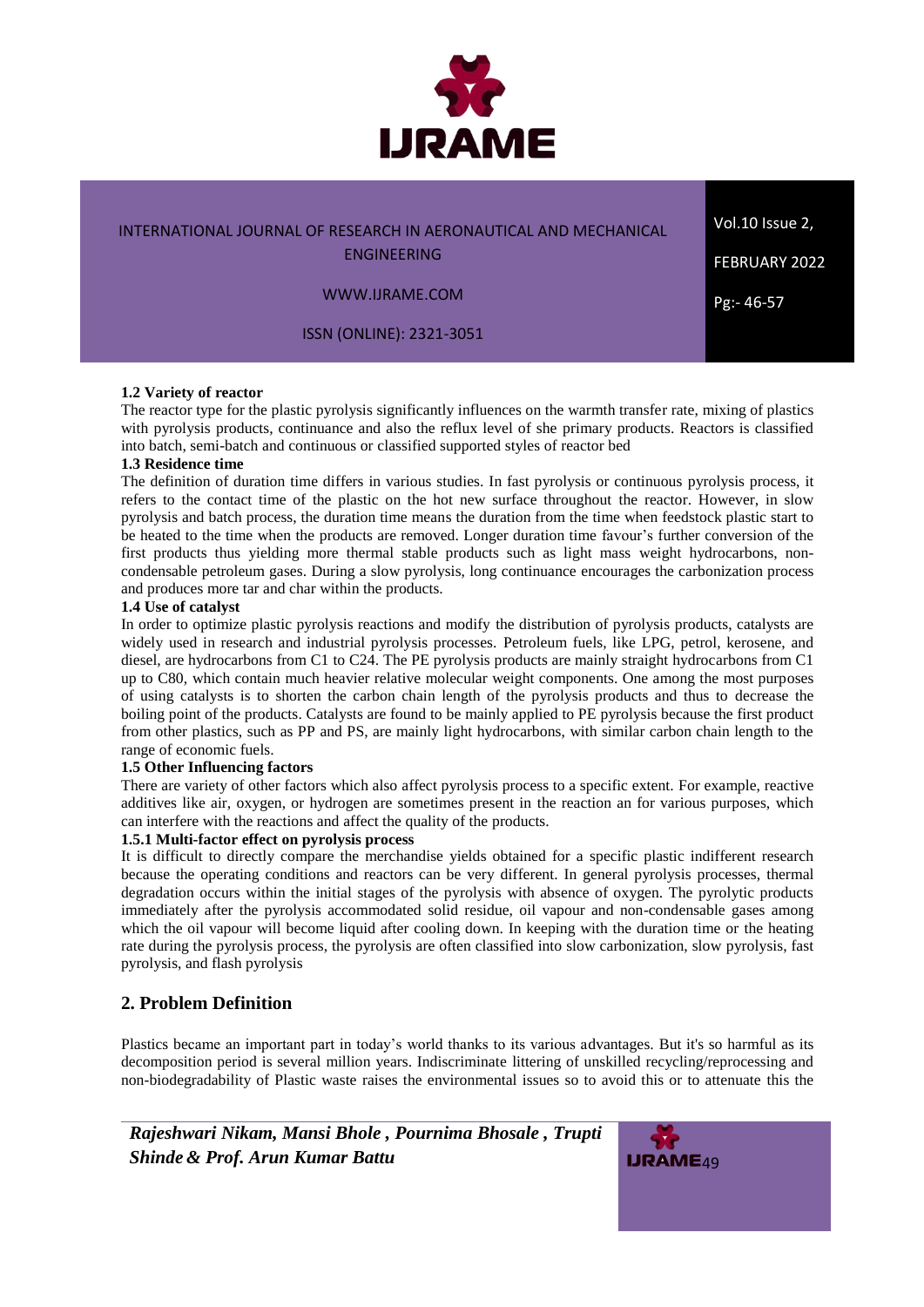

Vol.10 Issue 2,

FEBRUARY 2022

Pg:- 46-57

ENGINEERING

### WWW.IJRAME.COM

ISSN (ONLINE): 2321-3051

effective thanks to recycle the plastic is that the main concern. hence waste solid plastic is converted into thermo fuels by using various method. Indiscriminate littering of unskilled recycling/reprocessing and nonbiodegradability of Plastic waste raises the subsequent environmental issues:

1. Indiscriminate dumping of plastic waste on land makes the land infertile because of its barrier properties.

2. Lead and Cadmium pigments, commonly employed in LDPE, HDPE and PP as additives

are toxic and are known to leach out.

3. During polymerization process fugitive emissions are released.

4. During product manufacturing various varieties of gases are released.

5. Non-recyclable plastic wastes like multilayer, metalized pouches and other thermoset plastic poses disposal problems.

6. Sub-standard plastic carry bags, packaging films  $\left(\langle 40\mu \rangle \right)$  etc. pose problem in collection and recycling.

7. Burning of plastics generates toxic emissions like Carbon Monoxide, Chlorine,

Hydrochloric Acid, Dioxin, Furans, Amines, Nitrides, Styrene, Benzene, 1, 3-

butadiene, CCl4, and Acetaldehyde.

8. Littered plastics give anaesthetic look within the city, choke the drain and will cause flood during monsoon.

9. Recycling industries operating in non-conforming areas are posing threat to environment to unsound recycling practices.

# **3. Objective**

### **3.1 Primary objective**

The primary objective in our project is to convert waste plastic into oil. Plastics from used bottles, milk bags etc. are made up of virgin plastics meaning we will recycle it again to make plastics, so from that we are going to make oil, recycled plastics are worthier than making oil. But after recycling number of times the time comes when plastic cannot be further recycled. This plastic has no option except to eliminate or we are able to throw away which can be like throwing money and it will create environmental issues. So, from this type of plastics we are going to make oil. For instance, the waste and number of your time reused plastics from injection moulding company. This oil will be the mixture of assorted hydrocarbons like naphtha, petrol, diesel, kerosene etc.

### **3.2 Secondary objective**

The oil collected from waste plastic is mixture of number of fuels which might be used for burning, it can replace furnace oil. Furnace oil is dark viscous residual fuel obtained by blending mainly heavier components from crude distillation unit, short residue and clarified oil from fluidized chemical reactor cracker unit

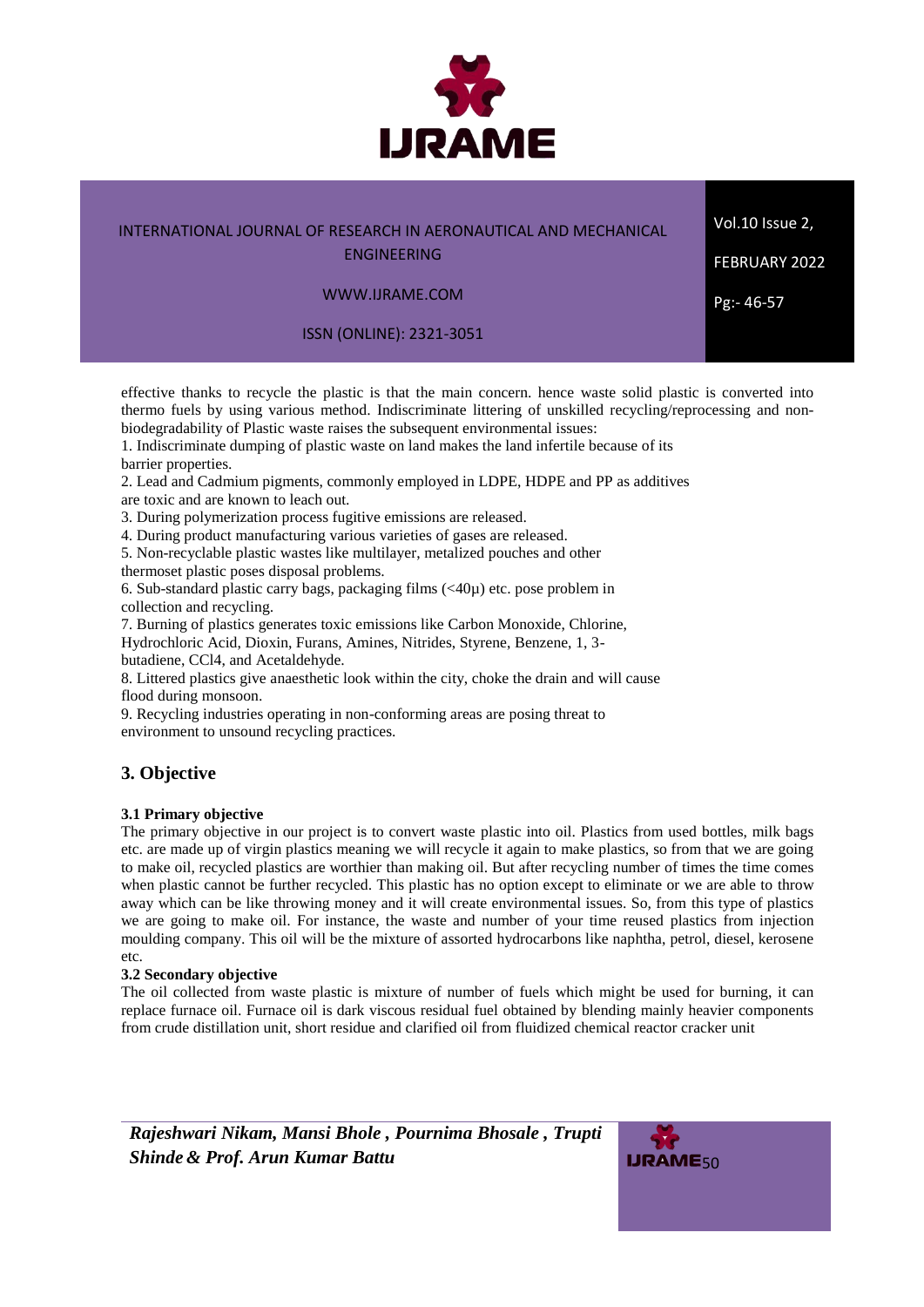

ENGINEERING

WWW.IJRAME.COM

ISSN (ONLINE): 2321-3051

# **4. Working Methodology**

The process is absolutely simple; it's same as how alcohol is formed. If you warmth plastic waste in nonoxygen environment, it'll melt, but won't burn. After it's melted, it'll start to boil and evaporate, you only must put those vapours through a cooling pipe and when cooled the vapours will condense to a liquid and a few of the vapours with shorter hydrocarbon lengths will remain as a gas. The exit of the cooling pipe is then longing a bubbler containing water to capture the last liquid varieties of fuel and leave only gas that is then burned. If the cooling of the cooling tube is sufficient, there'll be no fuel within the bubbler, but if not, the water will capture all the remaining fuel which will float above the water and might be poured off the water. On the underside of the cooling tube may be a steel reservoir that collects all the liquid and it's a release valve on the underside so that the liquid fuel can be poured out. This device works on electricity (1 phase), it's nichrome coils as heating elements and consumes a complete of 1 kW. The coils are turned on and off by three solid state relays, one for every phase, the relays are controlled by a digital thermostat with a temperature sensor just a small amount below the lid, so the vapor temperature is monitored. You need to heat the plastic slowly to about 310 degrees and just wait till it does the magic The device includes a capacity of 5 litres and may hold about 3 kg of shredded plastic. The process takes about 2 hours, but it may be shortened considerably by tweaking the planning a bit. As I said, this makes a liquid fuel that may be used as multifuel, meaning it are often used on diesel engines and also on gasoline engines, but we still must test it'll work on gasoline. It works for diesel engines just fine, that has already been tested. There is a difference in what plastic you employ, if you utilize polyethylene (plastic cans, plastic foil, and all quite flexible non break plastics) you may get out liquid fuel that may solidify because it cools into paraffin, it's still good for diesel engines as long as you employ a heated fuel tank, because it has to be heated almost at 30 degrees Celsius to be liquid and transparent. If you do not want that, you'll be able to put the paraffin through the device for yet another time and you will chop those hydrocarbons even smaller and half the paraffin will address liquid fuel and partner will remain a paraffin, but much denser and can melt at higher temperatures, this is often the things you'll be able to make candles out of and it doesn't smell in any respect when burned, maybe a touch like candles. But if you utilize polypropylene (computer monitor cases, printer cases, other plastics that break easily), you get out only liquid fuel, no paraffin at all. All you wish is simply filter the fuel out of solids and you good to travel and put it in your gas tank. We've made the analysis and it's almost the proper diesel fraction. It has no acids or alkaline in it, like fuel from tires does. Other methods of heating the reactor can be employed, electricity is simply easier to figure with and control. Some Japanese companies manufacture such devices, but their prices for this size unit is quite 100 000\$, our home-made device cost us 900\$ max. We use alumina bricks to insulate the warmth, they are light as foam and might be easily cut in any shape, but any quite insulator are often used. The bricks make the very best costs for this device. It can even be made using liquid fuel burners to heat the reactor, this can enable to create the device self-sustainable by using about 10-15% of the produced fuel together with the produced gas. A little farm can use a device this size and make fuel for itself by converting plastic waste to fuel, farms have very much plastic waste and it's an enormous problem, a minimum of in my country. Our next goal is to form the same thing possible using biomass, every farm could then use old leaves, wet grass, saw

*Rajeshwari Nikam, Mansi Bhole , Pournima Bhosale , Trupti* **Shinde & Prof. Arun Kumar Battu** 51



Vol.10 Issue 2, FEBRUARY 2022 Pg:- 46-57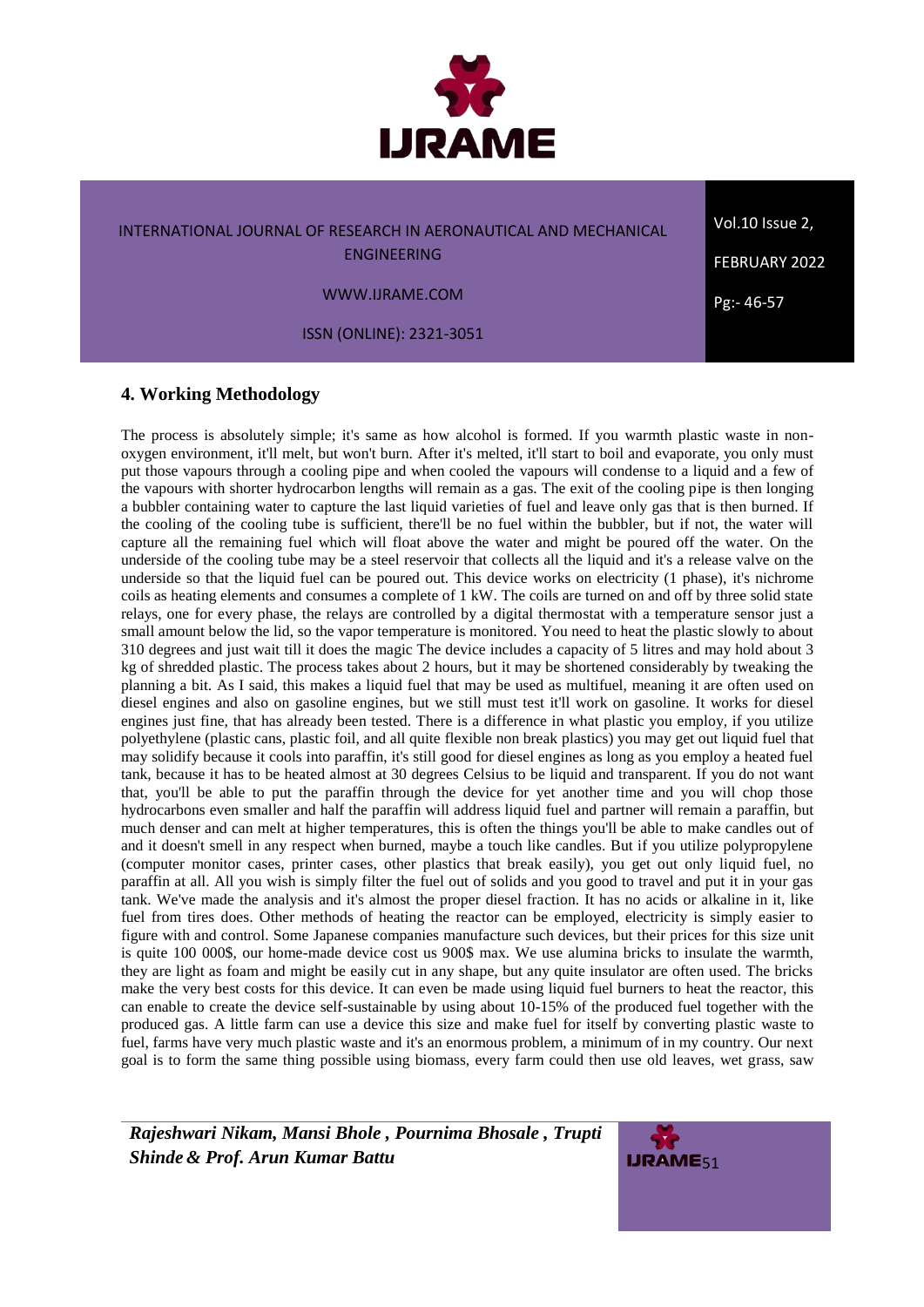

Vol.10 Issue 2,

ENGINEERING

WWW.IJRAME.COM

ISSN (ONLINE): 2321-3051

dust and every one reasonably biomass and gasify it into tar like substance that may then be put through the pyrolysis device and was biodiesel. The subsequent figure shows actual model of converting fuel from waste plastic.



**Fig. 4.1** 3D modelling of the system

# **5. Design Calculation**

| SR.NO          | <b>PART NAME</b>        | <b>MATERIAL</b>   | QTY          |
|----------------|-------------------------|-------------------|--------------|
| $\mathbf{1}$   | <b>FRAME</b>            | <b>MS</b>         |              |
| 2              | <b>TANK</b>             | MS                | $\mathbf{1}$ |
| 3              | <b>HEATING COIL 2KW</b> | <b>STD</b>        | 1            |
| 4              | <b>INSULATION</b>       | <b>GLASS WOOL</b> | 2 KG         |
| 5              | <b>HEATING CHAMBER</b>  | <b>MS</b>         | 1            |
| 6              | CONDENSOR               | <b>MS</b>         | 1            |
| $\overline{7}$ | <b>TOP CIRCLE</b>       | <b>MS</b>         | 1            |
| 8              | <b>WIRING</b>           | <b>STD</b>        | $\mathbf{1}$ |
| 9              | <b>NUT BOLT WASHER</b>  | <b>STD</b>        | 12           |
| 10             | <b>REDOXIDE</b>         | <b>STD</b>        | 1            |

**Table 5.1** Bill of Material

*Rajeshwari Nikam, Mansi Bhole , Pournima Bhosale , Trupti Shinde* & *Prof. Arun Kumar Battu* 52



FEBRUARY 2022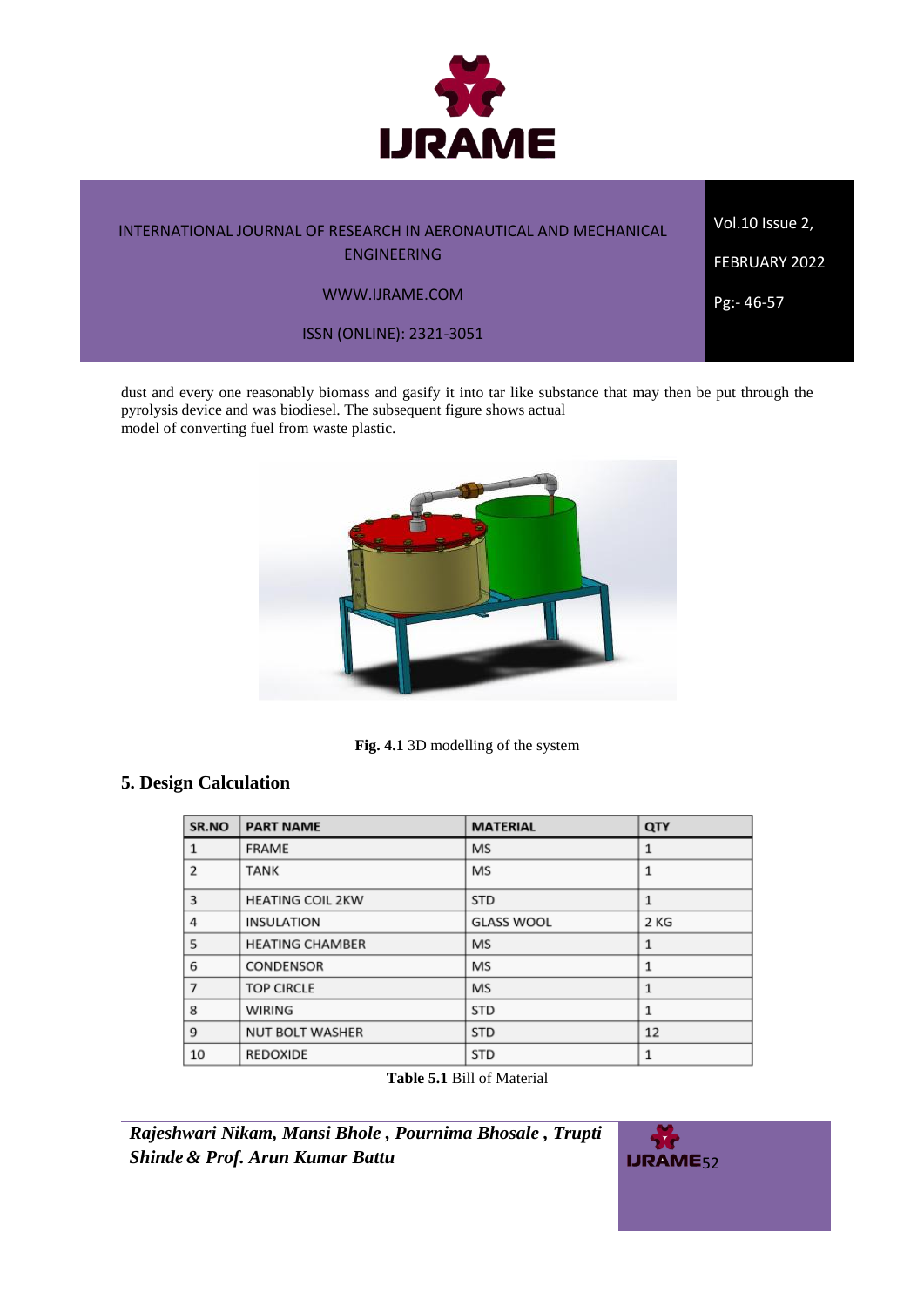

ENGINEERING

Vol.10 Issue 2,

FEBRUARY 2022

Pg:- 46-57

WWW.IJRAME.COM

ISSN (ONLINE): 2321-3051

### **5.1 Material Selection**

# **5.1.1 Mild Steel C-45:**

1. Easily available in all sections.

2. Welding ability

3. Machinability

4. Cutting ability

5. Cheapest in all other metals. Assumption: FOS - 2  $\sigma t = \sigma b = 540$ /FOS = 270 N/mm2 σs = 0.5 σt = 0.5 x 270

 $σs = 135 N/mm2$ 

### **5.2 Design of heating chamber**

P: design pressure, MPa D1: inside diameter of the vessel, mm D2: outside diameter of the vessel, mm R1: inside radius of the vessel, mm R2: outside radius of the vessel, mm S: maximum allowable stress, N/mm2 E: Joint efficiency, % T: required the thickness, mm The pipe used for heating chamber is 150 mm inner diameter and 156 mm outer diameter So, we will check for its failure Material for shell selected  $= C45 = 0.45$  % carbon. Design pressure pi = 4 bar =  $0.4$  N/mm2 Material C45 –  $0.45$  % carbon FOS for pressure vessel, take  $= 4$ Now,  $σ t = σ b = 540 / FOS = 135 N/mm.$ Joint efficiency of fillet welding ήT: 80% Thickness of shell obtained from formulas: Based on theory of Thin cylinders with modifications  $t = (Pi \times Di) \div (2 \times \sigma t \times \eta t) = (0.4 \times 260) \div (2 \times 135 \times 0.8)$  $t = (104) \div (216) = 0.481$  mm Based on theory of Thin cylinders with modifications  $t = (Pi \times Di) \div ((2 \times \sigma t \times \eta t) - Pi) = (0.4 \times 260) \div ((2 \times 135 \times 0.8) - 0.4)$  $t = (104) \div (215.6) = 0.482$  mm But we are using 5 mm thick pipe, hence safe.

From below table the bottom plate used in our project is 18-gauge, 1.02 mm so this is also safe.

*Rajeshwari Nikam, Mansi Bhole , Pournima Bhosale , Trupti* **Shinde & Prof. Arun Kumar Battu** 53

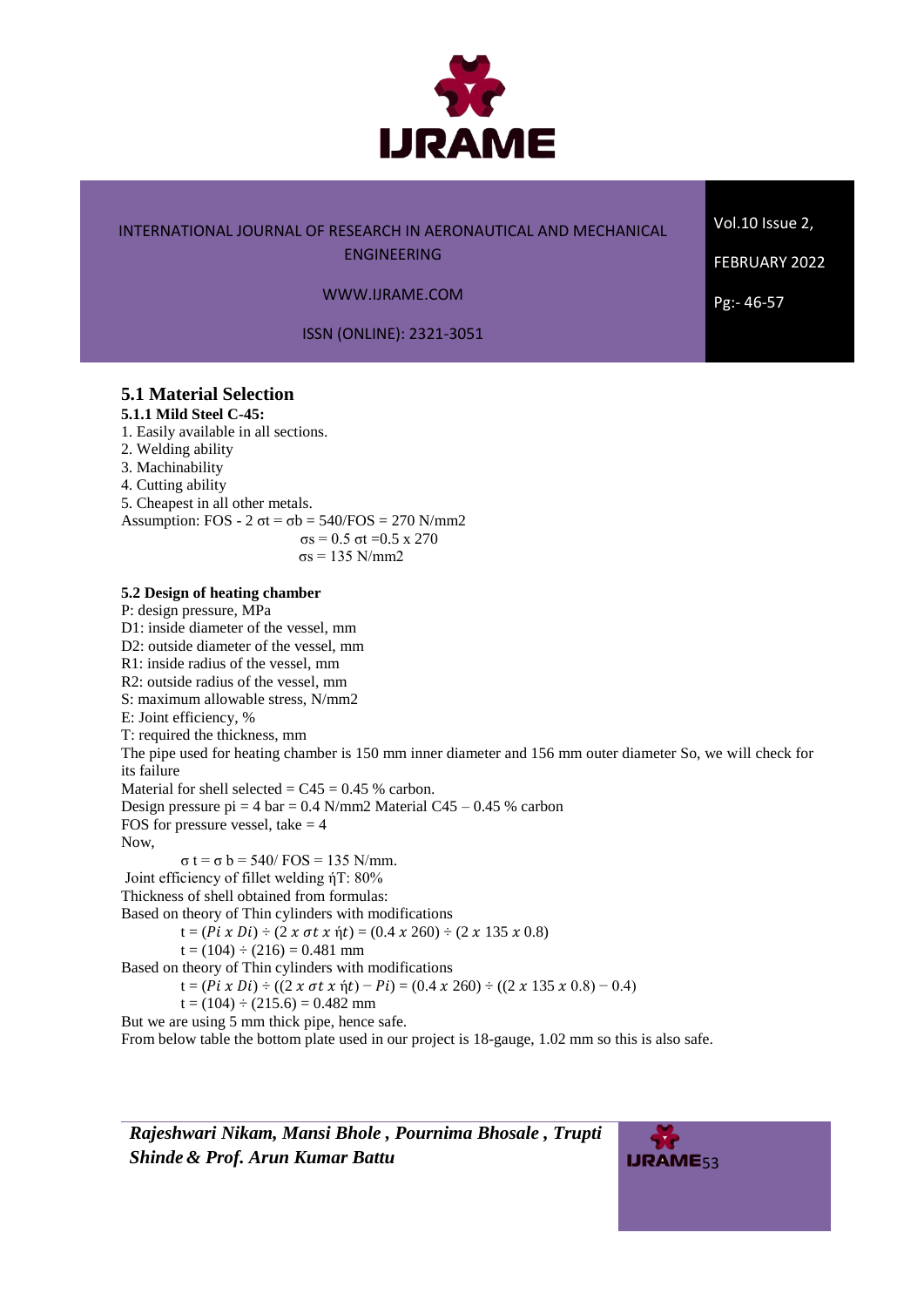

Vol.10 Issue 2,

### WWW.IJRAME.COM

ISSN (ONLINE): 2321-3051

| Gauge | <b>Inches</b> | <b>Millimeters</b> |                           |
|-------|---------------|--------------------|---------------------------|
| 10    | 0.102         | 2.59               | <b>Shop 10 Gauge Wire</b> |
| 11    | 0.091         | 2.31               |                           |
| 12    | 0.081         | 2.06               | <b>Shop 12 Gauge Wire</b> |
| 13    | 0.072         | 1.83               | <b>Shop 13 Gauge Wire</b> |
| 14    | 0.064         | 1.63               | Shop 14 Gauge Wire        |
| 15    | 0.057         | 1.45               |                           |
| 16    | 0.052         | 1.29               | Shop 16 Gauge Wire        |
| 17    | 0.045         | 1.14               |                           |
| 18    | 0.04          | 1.02               | Shop 18 Gauge Wire        |
| 19    | 0.036         | 0.91               | <b>Shop 19 Gauge Wire</b> |
| 20    | 0.032         | 0.81               | <b>Shop 20 Gauge Wire</b> |

**Table 5.2** Gauge measurement

### **5.3 Design of Condenser**

Power at top cone  $Q = 30$  watt T1: Temp. at inlet of Condenser tube = 1000 c T2: Temp. at outlet of Condenser tube = 400 C Tatm: Temp. of water =300 C We know that,  $Q = U^* A^* \Delta T$ Where, U = Overall heat transfer Then,  $\Delta T = ((\Theta i - \Theta o)/(ln (\Theta i / \Theta o)))$  $\Theta$ **i** = T1 – Tatm = 100 – 30 = 70  $\Theta$ o = T2 – Tatm = 40 – 30 = 10 Put in above equation, we get,  $\Delta T = (70-10)/ \ln(70/10) = 30.830 \text{ C}$ Taking, U=28 w/m2 0 C will be the best selection (from Heat &Mass transfer handbook) Therefore  $Q = U * A * \Delta T$  $30 = 28$  x A x 30.83 A contact  $= 0.0347$  m2 Now, Acontact =  $\Pi$  \* Dtube \* Ltube Take diameter of tube = 6.35 mm  $0.03 = \Pi x 6.35 x 10-3 x L$  tube :. L tube =1.5 m For design purpose, :. Ltube=1500 mm Now since, Ltube = Perimeter x number of turns

Take. Perimeter =  $\Pi$  x 150

*Rajeshwari Nikam, Mansi Bhole , Pournima Bhosale , Trupti* **Shinde & Prof. Arun Kumar Battu** 54



FEBRUARY 2022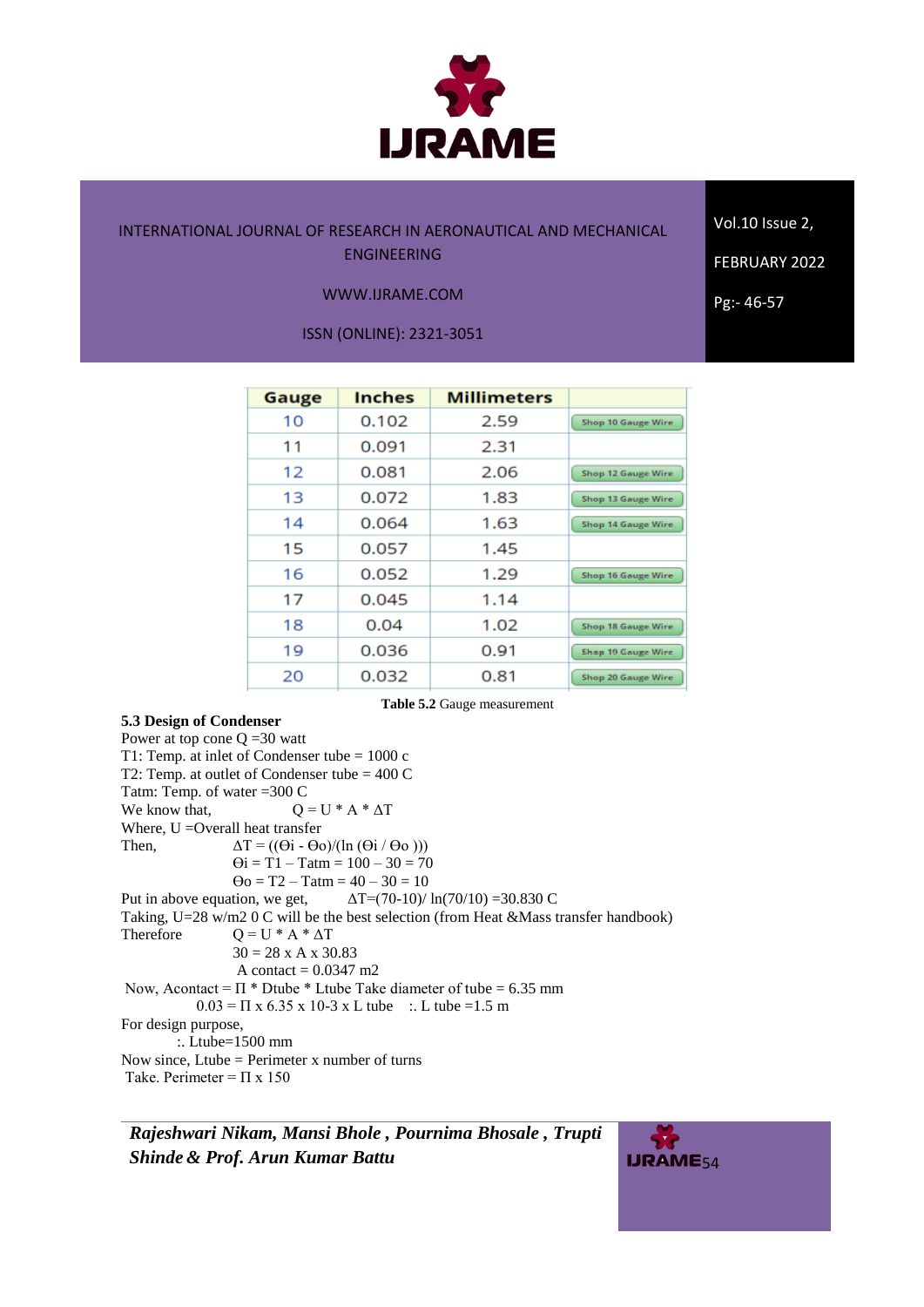

ENGINEERING

### WWW.IJRAME.COM

ISSN (ONLINE): 2321-3051

 $1500 = 471$  x number of turns Number of turns  $= 3.1$ 

### **6.4 Design of Frame leg**

Let the total weight (P) of our machine be 15 kg, now this 15 kg weight is kept on four angles,  $P = 15$  kg = 15 x 9.8 = 147 N.  $L = 225$  mm.  $M = WL/4 = 147 \times 225/4 = 8286.5 N-mm$ Section of modulus  $Z = B^{3}/6 - b^{4}/6$  x  $B = 20^{3}/6 - 17^{4}/6 \times 20$  $= 1333.3 - 696.4$  Z = 638 mm<sup>3</sup> Bending stress,  $\sigma = M/Z = 8286.5/638 = 12.96 \text{ N/mm}^2$ As induced bending stress is less then allowable bending stress i.e. 270 N/mm2 design is safe. 6.5 Design of transverse fillet welded joint Hence, selecting weld size  $= 3.2$  mm Area of Weld  $= 0.707$  x Weld Size x L  $= 0.707$  x 3.2 x 20 = 45.248 mm2 Force Exerted =  $15 \times 9.81 = 147$  N Stress induced = Force Exerted / Area of Weld =  $147 / 45.248 = 3.2$  N/mm2 For fillet weld: Maximum Allowable Stress for Welded Joints = 21 N/mm2 Hence, selecting weld rod size = 3.2mm Area of Weld =  $0.707$  x Weld Size x L  $= 0.707$  x 3.2 x 25 = 56.56 mm2 Now, Stress induced = Force Exerted / Area of Weld 21  $=$  F / 56.56 = 1187.76 N = 121.07 kg Maximum Allowable Stress for Welded Joints  $= 21$  N/mm2

### **6.6 Design of bolt**

Bolt is to be fastened tightly also it will take pressure load due. Stress for C-45 steel ft =420 kg/cm2. Std nominal diameter of bolt is 9.31 mm. From table in design data book, diameter corresponding to M10 bolt is 8 mm.

Force = Area x Pressure =  $\Pi$  /4 x d2 x Pi F  $= \Pi / 4 \times 180 \times 0.4$  F = 56.54 N Also,  $P = \Pi/4$  dc2 x  $\sigma$  $σ = 56.54 \times 43.14 \times (8)2$  $σ = 226.19/201 = 1.12 N / mm2$ 

The calculated  $\sigma$  is less than the  $\sigma$  tensile and  $\sigma$  shear hence our design is safe.

*Rajeshwari Nikam, Mansi Bhole , Pournima Bhosale , Trupti* **Shinde & Prof. Arun Kumar Battu** 55



Vol.10 Issue 2,

FEBRUARY 2022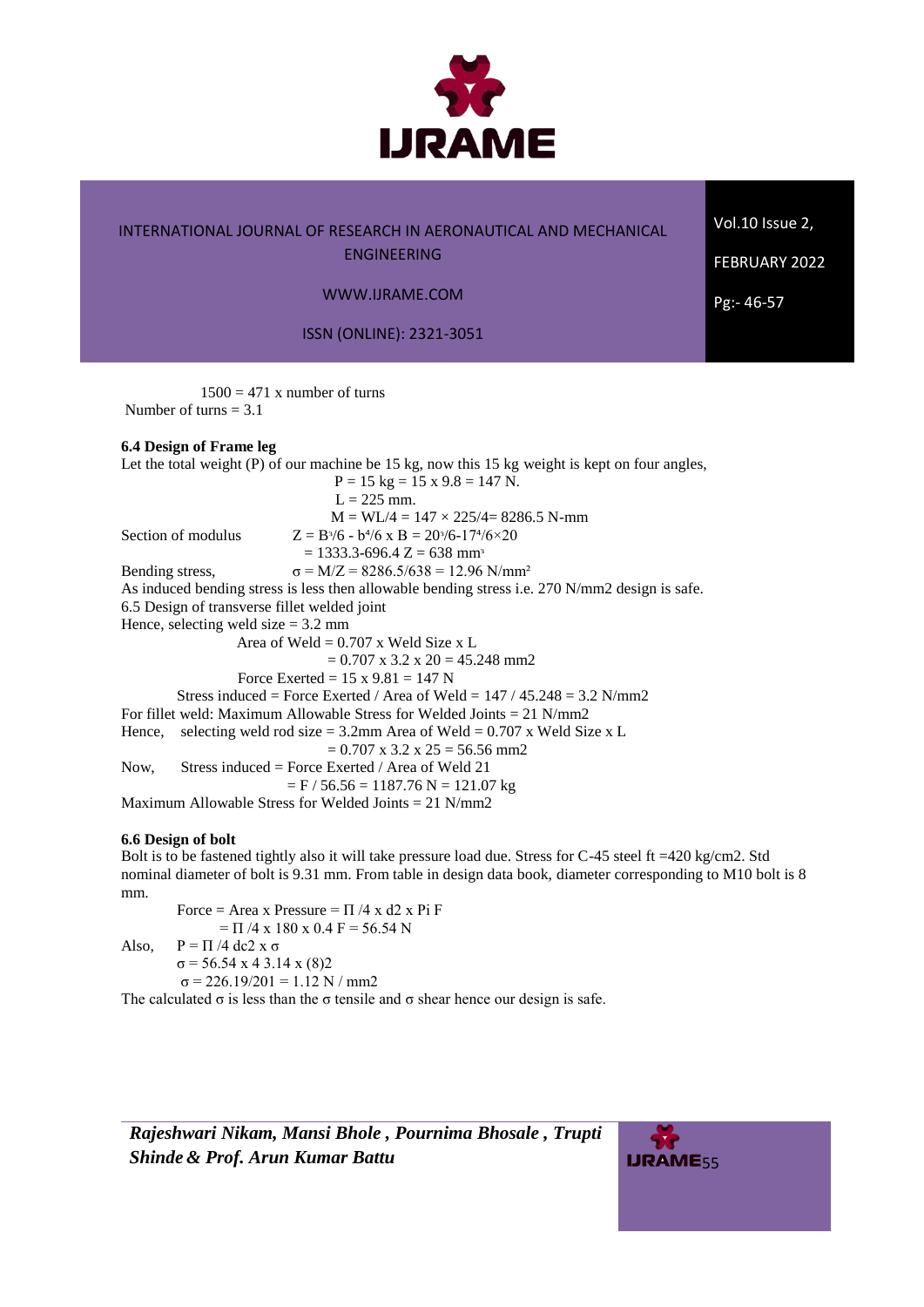

ENGINEERING

WWW.IJRAME.COM

ISSN (ONLINE): 2321-3051

# **7. Conclusion**

The thermal pyrolysis of mixed plastic results in the assembly of heating oil which may be a valuable resource recovery. It also reduces the matter of disposal of waste plastic. Mixed plastic pyrolysis yields a mix of oil and gas and produces a little amount of char. The use of plastic pyrolysis oil in locomotive engine within the aspect of technical and economical is compared and located that the oil is unable to interchange the HSD as per the emission and safety norms. These drawbacks may be overcome by exploring various additives which may make the plastic pyrolysis products compatible with those norms. Though the plastic pyrolysis oil offers higher Sulphur content, the plastic waste amount is big and it needed to be process to cut back the environmental problems. Moreover, the engine is often modified following the combustion condition of plastic pyrolysis oil. The waste plastic used in the method must be PE or PP so as to shield the contamination of chlorine in the oil. Plastic pyrolysis offers comparable energy to diesel fuel but it's been questioned on the desulfurization process. Therefore, the event of the pyrolysis oil is depending on the price of desulfurization process. Additionally, by product of the pyrolysis plant carbon residue, there's a chance to process these by-products because of the quantity of the by product is correspondent to the oil product.

# **References**

[1] A. López, I. de Marco, B.M. Caballero, M.F. Laresgoiti, and A. Adrados, A. Torres, 2021, "Pyrolysis of municipal plastic wastes II: Influence of raw material composition under catalytic conditions", Waste Management, Volume 31, Issues 9–10, September–October 2011, Pages 1973–1983

[2] A.G. Buekens, H. Huang, 2019, "Catalytic plastics cracking for recovery of gasoline-range hydrocarbons from municipal plastic wastes", Resources, Conservation and Recycling 23 (1998) 163–181

[3] Achyut K. Panda, R.K. Singh, D.K. Mishra, 2018, "Thermolysis of waste plastics to liquid fuel A suitable method for plastic waste management and manufacture of value-added products A world prospective", Renewable and Sustainable Energy Reviews, Volume 14, Issue 1, January 2010, Pages 233–248

[4] Chika Muhammad, Jude A. Onwudili, Paul T. Williams, 2016, "Catalytic pyrolysis of waste plastic from electrical and electronic equipment", Volume 113, Pages 332– 339

[5] Dezhen Chen, Lijie Yin, Huan Wang and Pinjing He, 2015, "Pyrolysis technologies for municipal solid waste: A review", Waste Management, Volume 37, March 2015, Pages 116–136

[6] D.S. Achilias, C. Roupakias, P. Megalokonomos, A.A. Lappas, E.V. Antonakou, 2016, "Chemical recycling of plastic wastes made from polyethylene (LDPE and HDPE) and polypropylene (PP)", Volume 149, Issue 3, pages 536-542

[7] Elena Friedrich and Cristina Trois, 2019, "Quantification of greenhouse gas emissions from waste management processes for municipalities – A comparative review focusing on Africa", Volume 31, Issue 7, July 2011, Pages 1585–1596

[8] Jefferson Hopewell, Robert Dvorak and Edward Kosiors, 2019, "Plastics recycling: challenges and opportunities", Phil. Trans. R. Soc. B (2009) 364, 2115–2126

*Rajeshwari Nikam, Mansi Bhole , Pournima Bhosale , Trupti* **Shinde & Prof. Arun Kumar Battu** 56



Vol.10 Issue 2, FEBRUARY 2022 Pg:- 46-57